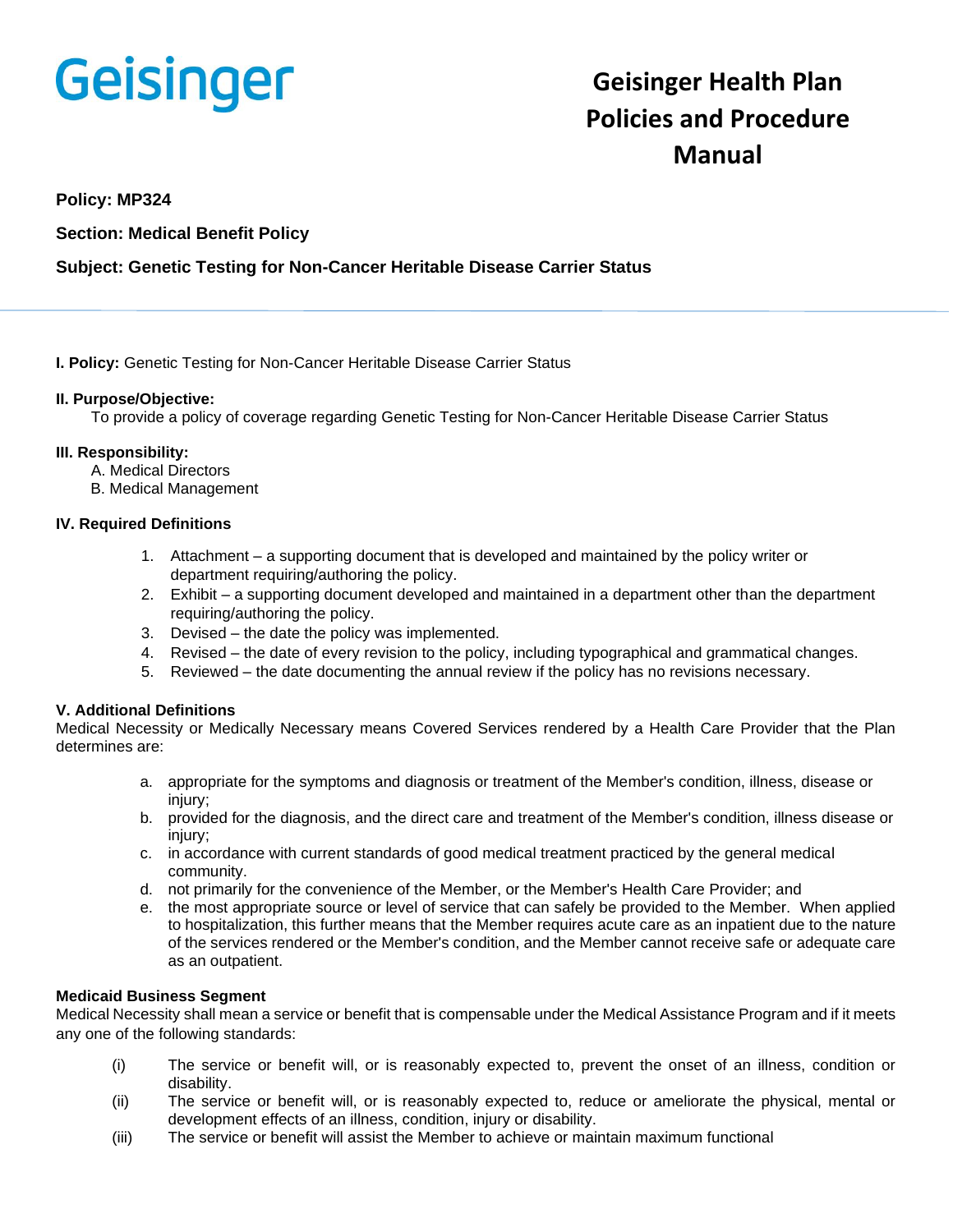capacity in performing daily activities, taking into account both the functional capacity of the Member and those functional capacities that are appropriate for members of the same age.

**DESCRIPTION:** Genetic testing for the purposes of carrier status screening is performed to identify genetic risk that may impact reproductive decision-making. Individuals identified as being "carriers" are typically not affected by the condition but have an increased risk of having a child with a genetic condition. Genetic testing for carrier screening may be available for autosomal recessive genetic conditions, X chromosome-linked conditions, and certain other chromosomal abnormalities.

#### **GENERAL INDICATIONS**:

Genetic testing for inheritable diseases, offered in a setting with appropriately trained health care professionals who can provide pre- and post-test counseling, and performed by a qualified laboratory, is considered to be medically necessary when:

- Based on family history, pedigree analysis, risk factors, and / or signs or symptoms, there is a reasonable expectation that a genetically inherited condition exists; and
- The testing methodology is considered a proven method for the identification of a genetically-linked disease; and
- The test results will guide disease treatment decisions or prevention strategies**.**

#### **INDICATIONS:**

# **Tay-Sachs disease:**

Genetic testing of the HEXA gene may be considered medically necessary when one or more of the following criteria are met:

- Symptomatic member with clinical features suggestive of TSD or variants and abnormal HEX A or HEX B enzymatic testing, but after conventional studies a definitive diagnosis remains uncertain.
- To detect a pseudodeficiency allele in an asymptomatic member with abnormal HEX A or HEX B enzymatic testing
- Member with a first or second-degree relative with a confirmed TSD or variant
- Members with reproductive partners with chronic or adult-onset HEXA or HEXB deficiency with the intention to reproduce
- Members who are pregnant or whose reproductive partner is pregnant or planning a pregnancy when one or more of the following criteria apply:
	- o At least one of the couple is of Ashkenazi Jewish origin
	- o At least one of the couple is of Cajun or Acadian origin
	- o At least one of the couple is of French-Canadian origin
	- $\circ$  At least one of the couple is affected with or is a known carrier of Tay-Sachs disease
	- o There is a positive family history of Tay-Sachs disease

#### **Cystic Fibrosis**

Genetic testing of the CFTR gene may be considered medically necessary when one or more of the following criteria are met:

- Member with a negative sweat test who exhibit symptoms of CF
- Male members with congenital bilateral absence of the vas deferens
- Infant members with symptoms consistent with CF who are too young to accomplish a sweat chloride test
- Members who are pregnant or whose reproductive partner is pregnant or are planning a pregnancy

# **Hemoglobinopathies (Sickle Cell Anemia, Alpha/beta thalassemia)**

Genetic testing may be considered medically necessary when one or more of the following criteria are met:

- Family history of hemoglobinopathy with known mutation
- Hemoglobinopathy is suspected after complete blood count and hemoglobin analysis and the member has origins in a high-risk group (eg, African American, African, Asian, Middle eastern, Carribbean, or Mediterranean **decent)**

#### **Ashkenazi Jewish Carrier Screening Panel**

(Canavan Disease, Fabry Disease, Gaucher Disease, Bloom syndrome, Maple Syrup Urine disease, Cystic Fibrosis, Glycogen Storage disease type 1, Familial Dysautonomia, Franconi Anemia, Mucolipidosis IV, Friederich Ataxia, Niemann-Pick Disease, Tay-Sachs Disease, Tuberous Sclerosis)

Panel testing may be considered medically necessary when the following criteria are met:

The member is planning a pregnancy or currently pregnant; and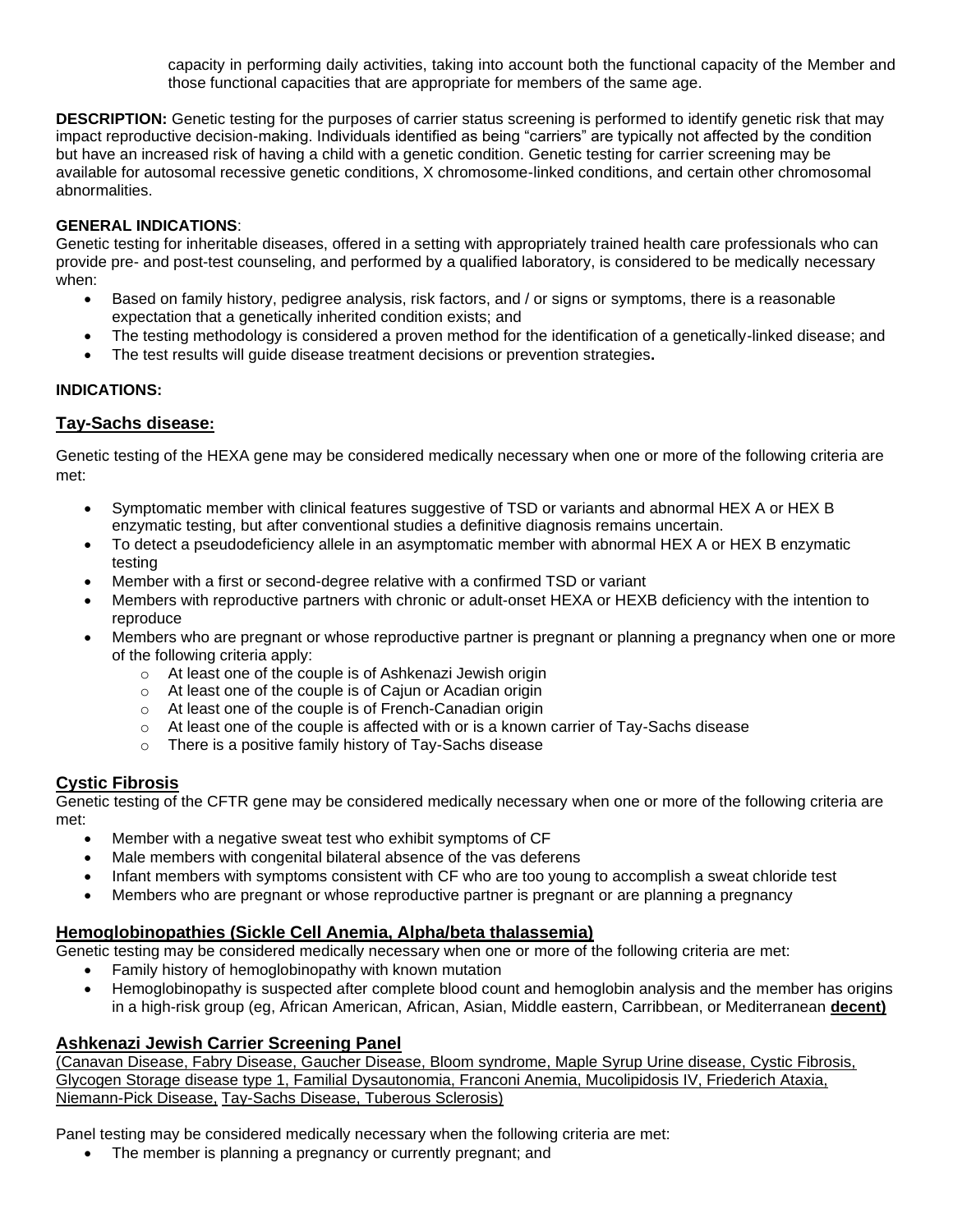• At least one partner of a couple is of Ashkenazi Jewish heritage (NOTE: If only one partner of a couple is Ashkenazi Jewish, testing should start in that person when possible.)

## **Single Ashkenazi Jewish Genetic Diseases Carrier Screening Tests**

Single gene carrier screening may be considered medically necessary when:

- The member has a family history of one of the conditions listed in the panel; OR
- The member's partner is a known carrier or affected with any of the conditions listed in the panel

#### **Duchenne muscular dystrophy/Becker muscular dystrophy**

Genetic testing may be considered medically necessary when one or more of the following criteria are met:

- In a male member with signs and symptoms of a dystrophinopathy in order to confirm the diagnosis and direct treatment.
- For at-risk female member relatives defined as first- and second-degree female relatives and include the proband's mother, female siblings of the proband, female offspring of the proband, the proband's maternal grandmother, maternal aunts and their offspring.

#### **Fragile X syndrome**

Genetic testing may be considered medically necessary when one or more of the following criteria are met:

- Members of either sex with intellectual disability, developmental delay or autism spectrum disorder
- Members seeking reproductive counseling who have a family history of fragile X syndrome or a family history of undiagnosed intellectual disability
- Prenatal testing of fetuses in pregnant members who are known carriers
- Affected members who have had a positive cytogenetic fragile X test result who are seeking further counseling related to the risk of carrier status
- Members with unexplained ovarian insufficiency or failure or an elevated follicle-stimulating hormone level before the age of 40

#### **Neurofibromatosis type 1 and 2**

Genetic testing for neurofibromatosis type 1 may be considered medically necessary when the diagnosis is clinically suspected due to signs of disease, but a definitive diagnosis cannot be made without genetic testing. The member must meet one of the following:

- A first-, second- or third-degree relative has a known NF mutation; or
- A first-, second- or third-degree relative has been diagnosed with neurofibromatosis but whose genetic status is unavailable

Or

The member meets at least two of the following criteria:

- six or more light brown spots on the skin ("cafe-au-lait" spots), measuring more than 5 mm in diameter in children or more than 15 mm across in adolescents and adults;
- two or more neurofibromas, or one plexiform neurofibroma (a neurofibroma that involves many nerves);
- freckling in the area of the armpit or the groin;
- two or more growths on the iris of the eye (Lisch nodules or iris hamartomas);
- a tumor on the optic nerve (optic nerve glioma);
- abnormal development of the spine (scoliosis), the temple (sphenoid) bone of the skull or the tibia;
- a parent, sibling or child with NF1

Genetic testing for neurofibromatosis type 2 is medically necessary when the diagnosis is clinically suspected due to signs of disease, but a definitive diagnosis cannot be made without genetic testing. The member must meet one of the following criteria:

- Members with a first degree relative with NF2 (i.e., affected parent, sibling or offspring)
- Multiple spinal tumors (schwannomas, meningiomas)
- Cutaneous schwannomas
- Sporadic vestibular schwannoma less than 30 years of age, or spinal tumor or meningioma less than 20 years of age
- Unilateral vestibular schwannoma in those less than 20 years of age

# **Cerebral autosomal dominant arteriopathy with subcortical infarcts and leukoencephalopathy (CADASIL);**

Genetic testing to confirm the diagnosis of CADASIL syndrome may be considered medically necessary when: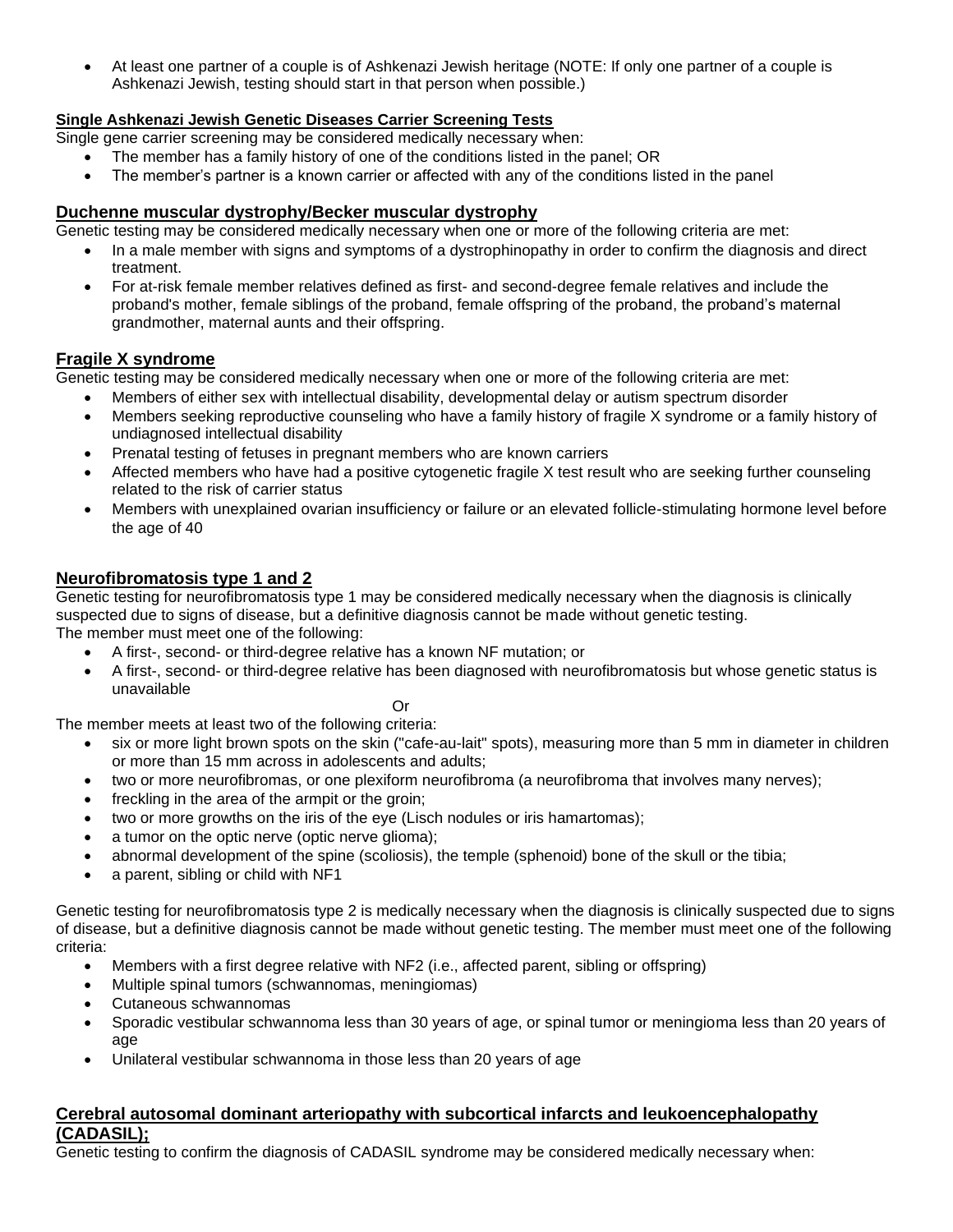- Clinical signs, symptoms and imaging results indicate the pre-test probability of CADASIL is moderate to high (total score of 14)\*; or
- The diagnosis of CADASIL is inconclusive following alternate methods of testing, including MRI and skin biopsy

| <i><b>*Features</b></i>          | <b>Points</b>     |
|----------------------------------|-------------------|
| Migraine                         |                   |
| Migraine with aura               | 3                 |
| Psychiatric disturbance          |                   |
| Transient ischemic attack/stroke | 1 (2 if $<50y0$ ) |
| Subcortical infarcts             | 2                 |
| Cognitive decline                | 3                 |
| LE (leukoencephalopathy)         | 3                 |
| LE extended to temporal pole     |                   |
| LE extended to external capsule  | 5                 |

Pooled Frequency of Clinical and Radiologic Features (Pescini et al., 2012)

#### **Charcot-Marie-Tooth:**

Genetic Testing for Charcot-Marie-Tooth (CMT) disease is medically necessary when the member has clinical features of CMT and a definitive diagnosis remains uncertain after history, physical examination, genetic counseling and completion of nerve conduction studies and/or electromyography.

- If nerve conduction studies of ulnar/median nerve indicate demyelinating neuropathy (velocity <38 m/s), test for the most commonly identified CMT subtype: CMT1A (PMP22 duplication).
- If the result is negative, multi-gene panel testing of genes GJB1 (CMTX1), MPZ (CMT1B), MFN2 (CMT2A2), LITAF (CMT1C), EGR2 (CMT1D), PMP22 sequencing (CMT1E), GARS (CMT2D), NEFL (CMT2E/1F), GDAP1 (CMT2H/2K) and SH3TC2 (CMT4C).
- If nerve conduction studies of ulnar/median nerve indicate axonal neuropathy (velocity >38 m/s), multi-gene panel testing of genes GJB1 (CMTX1), MPZ (CMT1B), LITAF (CMT1C), EGR2 (CMT1D), PMP22 sequencing (CMT1E), MFN2 (CMT2A2), GARS CMT2D), NEFL (CMT2E/1F), GDAP1 (CMT2H/2K) and SH3TC2 (CMT4C)

# **Alpha-1-antitrypsin deficiency:**

Genetic testing for alpha-1 antitrypsin deficiency may be considered medically necessary when the member meets either criteria 1 or 2, and 3:

- 1. alpha-1 antitrypsin deficiency is suspected in member presenting with clinical factors such as:
	- Early-onset emphysema (45 years or younger); or
	- Emphysema without history of risk factors (smoking, occupational exposure, etc.); or
	- Emphysema with prominent basilar hyperlucency; or
	- Bronchiectasis of unknown etiology; or
	- liver disease of unknown etiology; or
	- Anti-proteinase 3-positive vasculitis; or
	- Necrotizing panniculitis

or; and the contract of the contract of the contract of the contract of the contract of the contract of the contract of the contract of the contract of the contract of the contract of the contract of the contract of the co

2. Member is at risk due to a first-degree relative with alpha-1 antitrypsin deficiency

AND

3. Member has a serum alpha-1 antitrypsin level in the range of severe deficiency

| <b>Phenotype</b> | <b>AAT Blood Level</b>   |
|------------------|--------------------------|
| ΜМ               | 20-53 µM   150-350 Mg/dL |
| MZ               | 12-28 µM   90-210 Mg/dL  |
| SS               | 13-27 µM   100-210 Mg/dL |
| SZ.              | 10-16 µM   75-120 Mg/dL  |
| 77               | 2.5-7 µM   20-45 Mg/dL   |
| <b>NULLNULL</b>  | $0 \mu M$   0 Mg/dL      |

#### **Neimann – Pick Disease:**

Genetic testing for SMPD1 and NPC1 gene may be considered medically necessary in either of the following populations: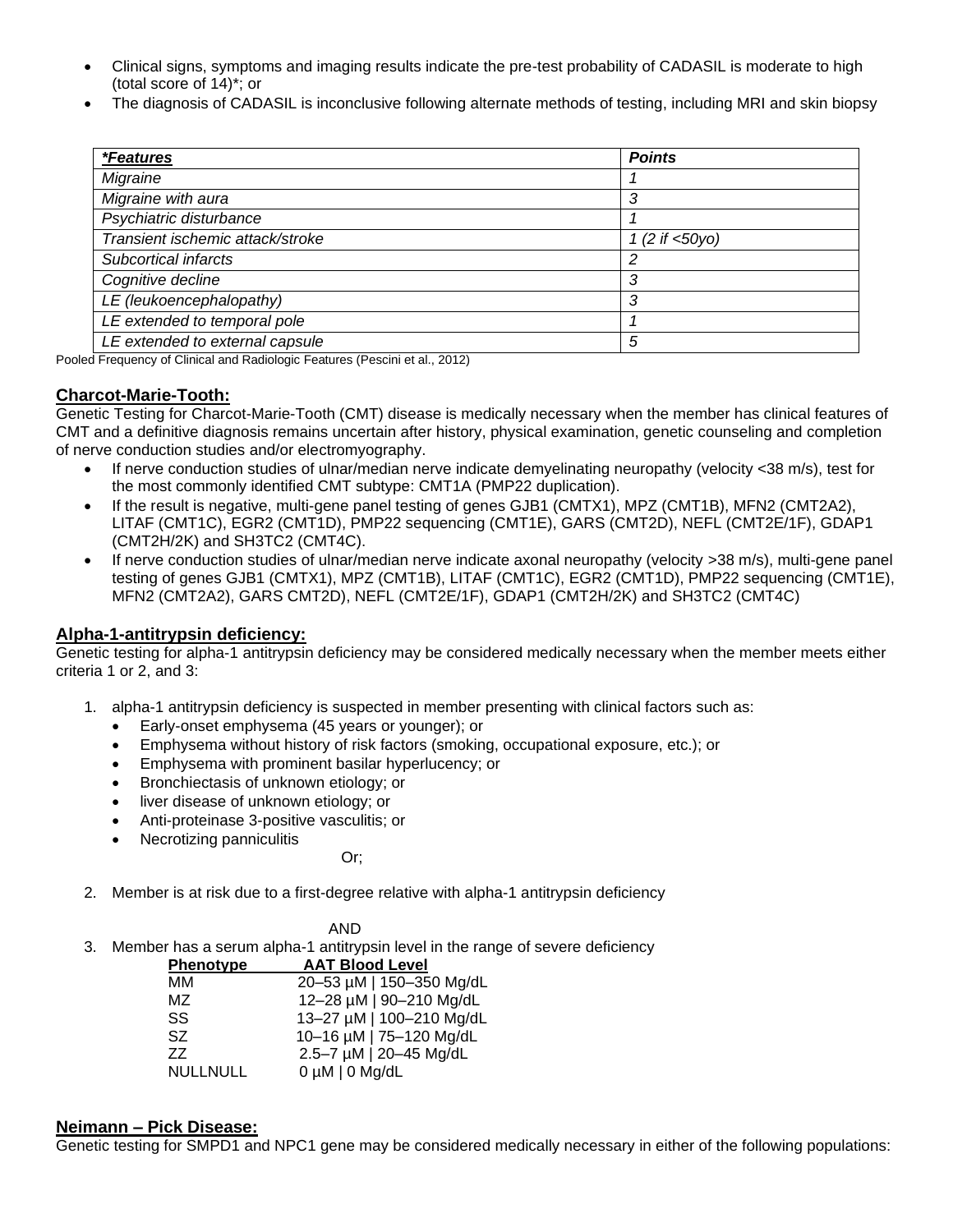- Symptomatic members with clinical features suggestive of NPD and abnormal biochemical testing, but a definitive diagnosis remains uncertain after completion of conventional studies.
- First- or second-degree relative members with the capacity and desire to reproduce once the mutations have been identified in the proband.

# **Primary Dystonia Type 1**:

Genetic testing for DYT1 gene sequence variants may be considered medically necessary in either of the following populations:

- Members with documented onset of primary dystonia at or before age 30 years
- Members with documented onset of primary dystonia at age 30 years or later with a relative who developed dystonia at 30 years or younger

#### **Prader-Willi Syndrome**

Genetic testing may be considered medically necessary in symptomatic pediatric members for diagnosis of Prader-Willi syndrome or in symptomatic adult members when all of the following criteria are met:

- Documented history of hypotonia and poor suck
- Global developmental delay

# **Angelman Syndrome**

Genetic testing to confirm the absence of maternally expressed gene(s) located on chromosome 15 within bands q11.2 to q13 may be considered medically necessary in symptomatic pediatric members for diagnosis of Angelman Syndrome or in symptomatic adult members when all of the following criteria are met:

- Documentation of absence of major birth defects with normal head circumference
- Evidence of developmental delay by age 6 to 12 months
- Delayed progression and attainment of developmental milestones without overall loss of skills
- Normal metabolic, hematologic and chemical laboratory studies
- Normal brain structure as evidenced by CT or MRI
- Absent or severely impaired speech
- Balance disorder with ataxia or tremulous movement of limbs
- Documentation of behavioral characteristics such as inappropriate happy demeanor, frequent and inappropriate laughter or smiling, short attention span, excitability, hand-flapping, or hypermotor activity

#### **Gaucher disease**

Genetic testing may be considered medically necessary as follows:

Diagnostic Testing for Symptomatic members:

- Glucosylceramidase enzyme activity in peripheral blood leukocytes is 0 15% of normal activity, and
	- o bone changes including osteopenia, focal lytic or sclerotic bone lesions or osteonecrosis; or
	- o Liver/spleen enlargement and anemia or thrombocytopenia; or
	- o Primary neurologic disease including one or more of the following:
		- cognitive impairment,
		- pyramidal signs (e.g., spasticity, hyperactive reflexes)
		- bulbar signs (e.g., dysphagia, dysarthria, dysphonia, etc)
		- eye movement disorders,
		- seizures

Diagnostic Testing for members who are Asymptomatic Carriers:

- a mutation is detected by targeted mutation analysis, and
- Glucosylceramidase enzyme activity in peripheral blood leukocytes is 0-15% of normal activity,

Testing for Members with Family History or Partners of Carriers:

- 1st, 2nd, or 3rd degree biologic relative with confirmed Gaucher diagnosis, or
- the member has the intention to reproduce with a partner who is monoallelic or biallelic for GBA mutation

#### **Huntington's disease**

Genetic testing related to Huntington's disease may be considered medically necessary for:

- a) Confirmatory testing in members with clear symptoms and positive family history; or
- b) Diagnostic testing in members with no family history of the disease, but who exhibit symptoms consistent with Huntington's disease such as:
	- Involuntary jerking movements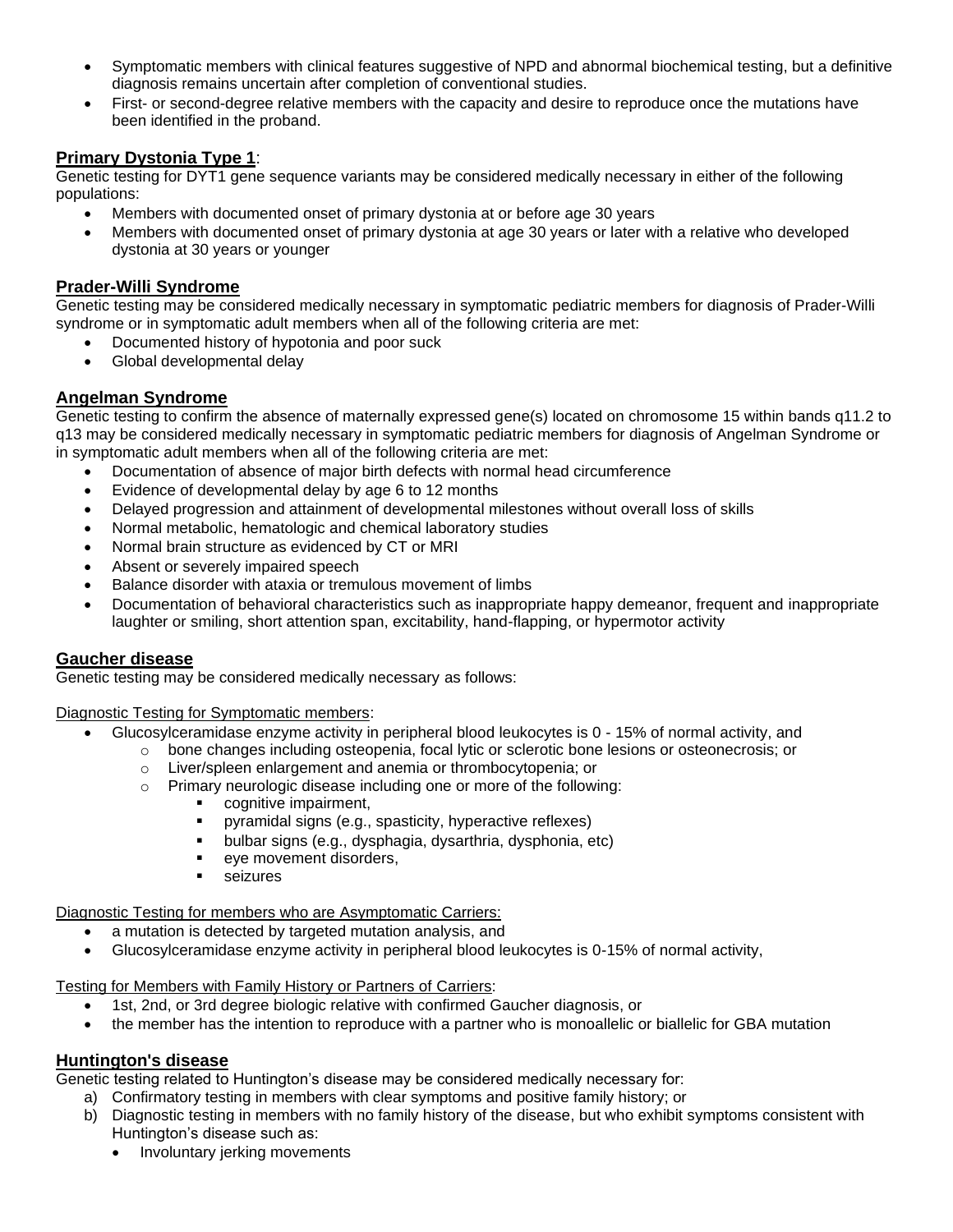- Impaired gait, posture and balance
- **Dystonia**
- Cognitive disorders

# **Rett syndrome:**

Genetic testing may be considered medically necessary when:

- The member meets the clinical diagnostic criteria for Rett syndrome; and
- Gene testing is necessary to confirm diagnosis due to clinical uncertainty

# **Peutz-Jeghers Syndrome:**

Genetic testing may be considered medically necessary when:

There is a known family history of STK11 (LKB1) gene mutation; or

The member has a clinical diagnosis of PJS based on **at least TWO of the following** features:

- At least TWO PJS-type hamartomatous polyps of the gastrointestinal tract; or
- Mucocutaneous hyperpigmentation of the mouth, lips, nose, eyes, genitalia, or fingers; or
- A family history of PJS.

# **Noonan Syndrome:**

Genetic testing may be considered medically necessary when: There is a known family history of TPN11, SOS1, RADF1 and KRAS gene mutation; or The member is suspected of Noonan syndrome due to a combination of **any** of the following:

- A characteristic facial appearance.
- Short stature.
- Heart defect present at birth (congenital heart defect).
- A broad or webbed neck.
- Minor eye problems such as strabismus in up to 95 percent of individuals.
- Bleeding problems such as a history of abnormal bleeding or bruising.
- An unusual chest shape with widely-spaced and low set nipples.
- Developmental delay of varying degrees, but usually mild.
- Undescended testes

# **Spinal Muscular Atrophy:**

Genetic testing may be considered medically necessary for the indications of:

Diagnostic testing in members with:

- hypotonia and weakness (symmetrical but proximal greater than distal); and
- abnormal deep tendon reflexes (severely decreased or absent)

#### Carrier testing:

- Members with a family history of SMA or disease suspicious for SMA; or
- Member with a blood relative who is a known carrier or diagnosed with SMA and has a known SMA mutation; or
- Member who is pregnant or is planning a pregnancy
- Members whose reproductive partner has a known carrier status

Prenatal testing in members who are pregnant and both partners are known carriers

# **Marfan Syndrome Loeys-Dietz Syndrome, Ehlers-Danlos Syndrome**

Genetic testing may be considered medically necessary when:

- There is a known family pathogenic variant; **or**
- The member presents with signs and symptoms consistent with Marfan syndrome Loeys-Dietz Syndrome, or Ehlers-Danlos Syndrome but a definitive diagnosis cannot be established.

And

• Targeted mutation testing limited to 1 or more of the following is planned: FBN1, MYH11, ACTA2, COL3A1, SLC2A10, SMAD3, MYLK, TGFBR1, and TGFBR2

#### **EXCLUSIONS:**

Direct-to-consumer genetic testing, or "home testing" kits, are NOT COVERED.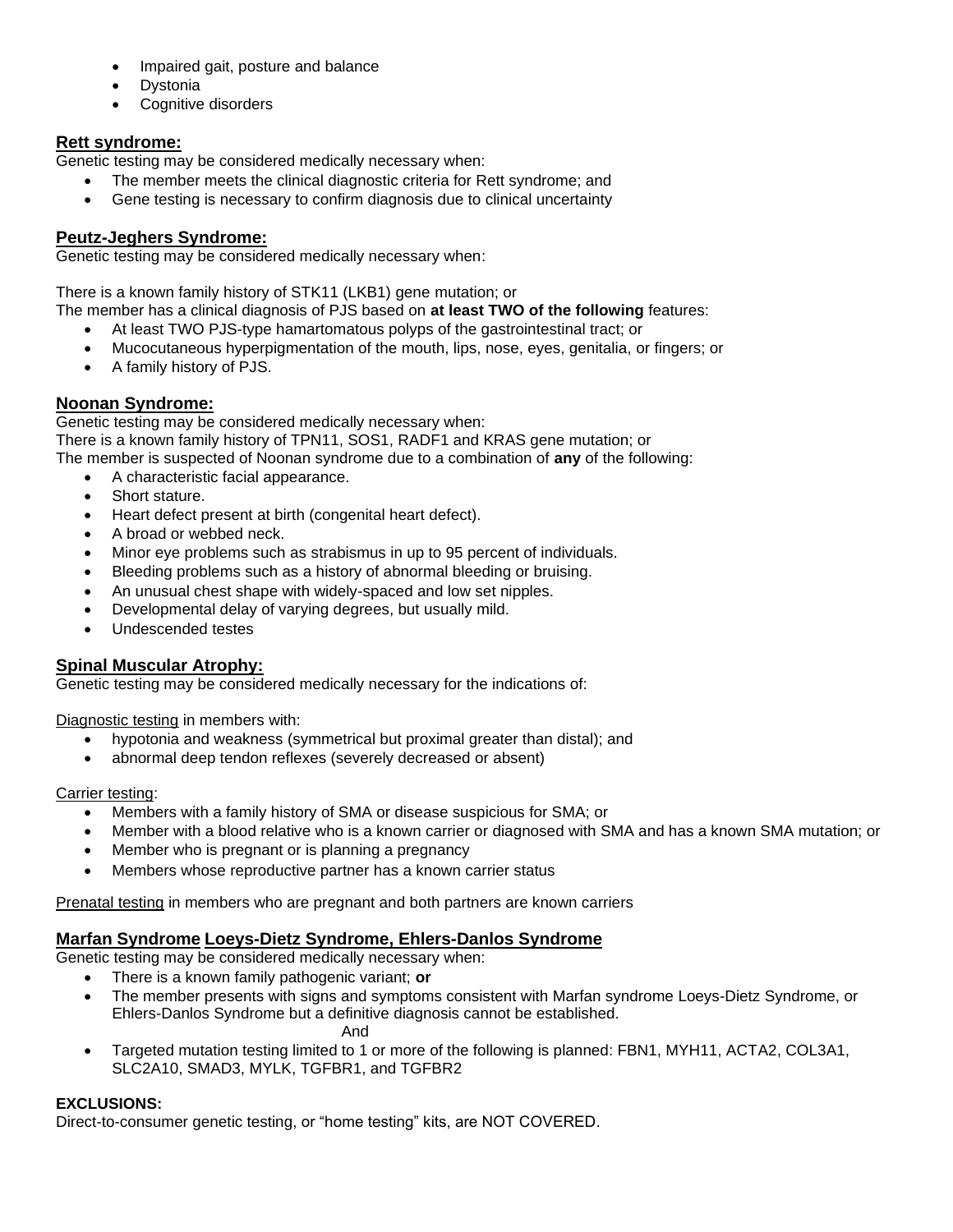Genetic testing for the diagnosis or risk assessment of Alzheimer's disease is considered experimental, investigational or unproven and therefore NOT COVERED. There is insufficient published peer reviewed medical literature to support the efficacy of genetic testing in Alzheimer's disease.

# **Whole Genome Sequencing (WGS) - REQUIRES PRIOR AUTHORIZATION BY A PLAN MEDICAL DIRECTOR OR DESIGNEE**

Whole Genome Sequencing (WGS) is an evolving technology, but currently has limited application outside of a research setting and is generally considered to be unproven for the purposes of screening and evaluating genetic disorders. There is currently insufficient evidence to support the efficacy is using WGS for routine evaluations. Consideration of requests for WGS will be done on a "per-case" basis.

**Note: A complete description of the process by which a given technology or service is evaluated and determined to be experimental, investigational or unproven is outlined in MP 15 - Experimental Investigational or Unproven Services or Treatment.**

**CODING ASSOCIATED WITH: Genetic Testing for Non-Cancer Heritable Disease Carrier Status** *The following codes are included below for informational purposes and may not be all inclusive. Inclusion of a procedure or device code(s) does not constitute or imply coverage nor does it imply or guarantee provider reimbursement. Coverage is determined by the member specific benefit plan document and any applicable laws regarding coverage of specific services.*

- 81161 DMD (dystrophin) (eg, Duchenne/Becker muscular dystrophy) deletion analysis, and duplication analysis, if performed
- 81200 ASPA (aspartoacylase) (e.g., Canavan disease) gene analysis, common variants (e.g., E285A, Y231X)
- 81205 BCKDHB (branched-chain keto acid dehydrongenase E1, beta polypeptide) (e.g., Maple syrup urine disease) gene analysis, common variants (E.g., R183P, G278S, E422X)
- 81209 BLM (Bloom syndrome, recq helicase-like) (e.g., Bloom syndrome) gene analysis, 2281DEL6INS7 Variant
- 81220 CFTR Targeted Mutation Analysis
- 81242 FANCC (Fanconi anemia, complementation group
- 81243 FMR1 (fragile X mental retardation 1 (e.g., fragile X mental retardation) gene analysis; evaluation to detect abnormal (e.g., expanded) alleles
- 81244 FMR1 (fragile X mental retardation 1) (e.g., fragile X mental retardation) gene analysis; characterization of alleles (e.g., expended size and methylation status)
- 81250 G6PC (glucose-6-phosphatase, catalytic subunit) (e.g., glycogen storage disease, type 1A, Von Gierke disease) gene analysis, common variants (e.g., R83C, Q347X)
- 81251 GBA (glucosidase, beta, acid) (e.g., Gaucher disease) gene analysis, common variants (e.g., N370S, 84GG, L444P, IVS2+1G>A)
- 81255 HEXA (hexosaminidase A [alpha polypeptide]) (e.g., Tay-Sachs disease) gene analysis, common variants (e.g., 1278INSTATC, 1421+1G>C, G269S)
- 81256 HFE (hemochromatosis) (e.g., hereditary hemochromatosis) gene analysis, common variants (e.g.,C282Y, H63D)
- 81257 HBA1/HBA2 (alpha globin 1 and alpha globin 2) (e.g., alpha thalassemia, Hb Bart hydrops fetalis syndrome, HbH disease), gene analysis, for common deletions or variant (e.g., southeast Asian, Thai, Filipino, Mediterranean, alpha 3.7, alpha 4.2, alpha 20.5, and constant spring)
- 81260 IKBKAP 9inhibitor of kappa light polypeptide gene enhancer in B-cells, kinase complex-associated protein) (e.g., familial dysautonomia) gene analysis, common variants (e.g., 2507+6T>C, R696P)
- 81290 MCOLN1 (mucolipin 1) (e.g. mucolipidosis, type IV) gene analysis, common variants (e.g., IVS3 2A>G, del 6.4kb)
- 81302 MECP2 (methyl CPG binding protein 2) (e.g., Rett syndrome) gene analysis; full sequence analysis
- 81303 MECP2 (methyl CPG binding protein 2) (e.g., Rett syndrome) gene analysis; known familial variant
- 81304 MECP2 (methyl CPG binding protein 2) (e.g., Rett syndrome) gene analysis; duplication/deletion variants
- 81324 PMP22 (peripheral myelin protein 22) (eg, Charcot-Marie-Tooth, hereditary neuropathy with liability to pressure palsies) gene analysis; duplication/deletion analysis
- 81325 PMP22 (peripheral myelin protein 22) (eg, Charcot-Marie-Tooth, hereditary neuropathy with liability to pressure palsies) gene analysis; full sequence analysis
- 81326 PMP22 (peripheral myelin protein 22) (eg, Charcot-Marie-Tooth, hereditary neuropathy with liability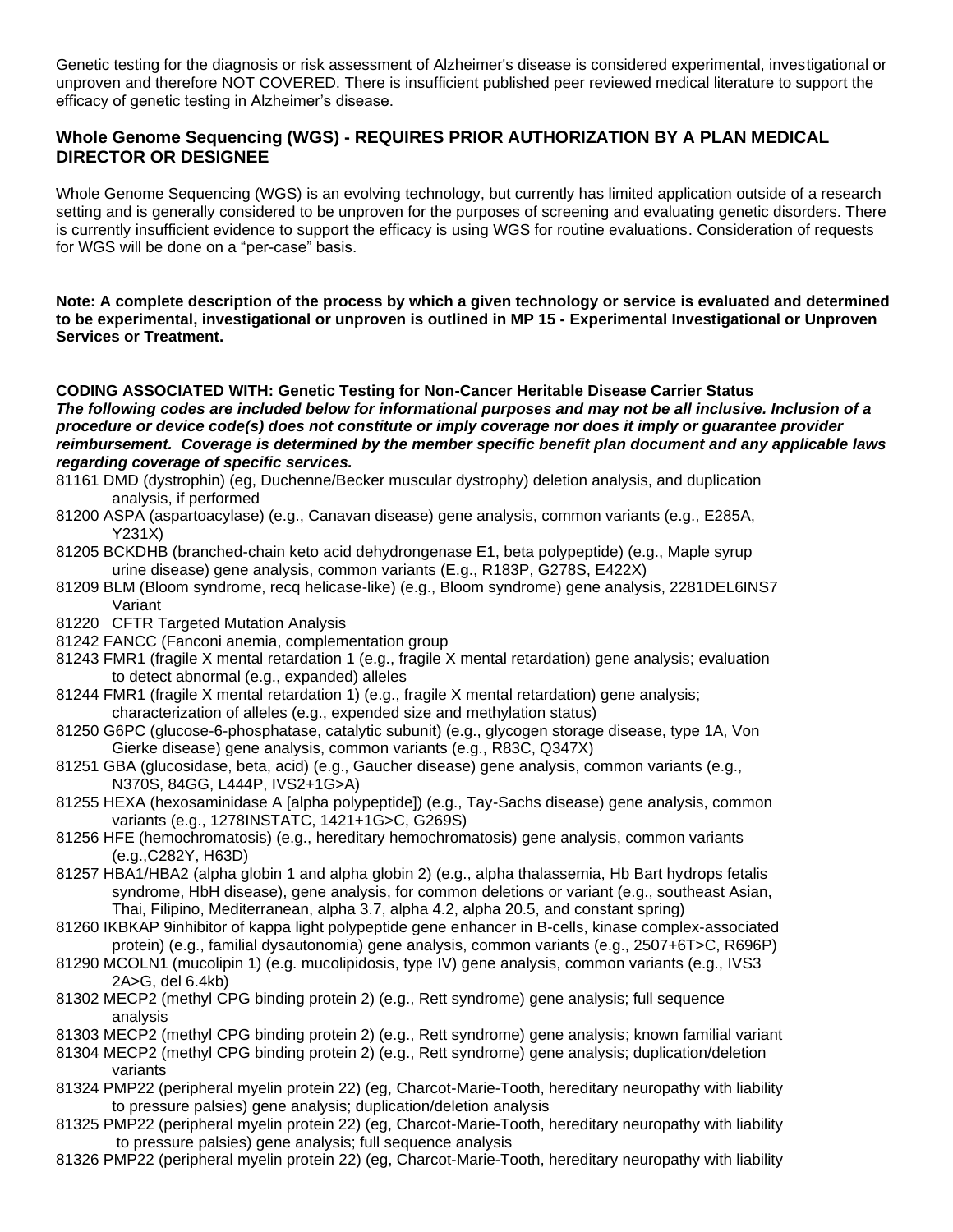to pressure palsies) gene analysis; known familial variant

- 81329 Smn1 (Survival Of Motor Neuron 1, Telomeric) (Eg, Spinal Muscular Atrophy)
- 81330 SMPD1 (sphingomyelin phosphodiesterase 1, acid lysosomal) (e.g., Neimann-Pick disease, type A) gene analysis; common variants (e.g., R496L, L302P, FSP330)
- 81331 SNRPN/UBE3A (small nuclear ribonucleoprotein polypeptide N and ubiquitin protein ligase E3A) (e.g., Prader-Willi syndrome and/or Angelman syndrome), methylation analysis
- 81332 SERPINA1 (serpin peptidase inhibitor, clade A, alpha-1 antiproteinase, antitrypsin, member 1)
- (e.g., alpha-1-antitrypsin deficiency), gene analysis, common variants (e.g., \*S and \*Z)
- 81400 Molecular pathology procedure Level 1 (SMN1 exon7 deletion
- 81401 Molecular pathology procedure Level 2 (HTT Expansion Analysis; SMN1/SMN2)
- 81402 Chromosome 15 Uniparental Disomy
- 81403 Molecular pathology procedure Level 4 (BLM Known Familial Mutation Analysis; SMN1 known familial sequence variants)
- 81405 Molecular pathology procedure Level 6 (SMN1 (full gene sequence)
- 81406 NOTCH3 (notch 3) (e.g., cerebral autosomal dominant arteriopathy with subcortical infarcts and leukoencephalopathy [CADASIL]), targeted sequence analysis (e.g., exons 1-23)
- 81408 Molecular pathology procedure Level 9 ( FBN1, eg, Marfan syndrome)
- 81410 Aortic dysfunction or dilation (e.g., Marfan Syndrome, Loeys-Dietz Syndrome, Ehler-Danlos Syndrome type IV, arterial tortuosity syndrome); genomic sequence analysis panel, must include sequencing of at least 9 genes, including FBN1, TGFBR1, TGFBR2, COL3A1, MYH11, ACTA2, SLC2A10, SMAD3, and MYLK
- 81411 Aortic dysfunction or dilation (e.g., Marfan Syndrome, Loeys-Dietz Syndrome, Ehler-Danlos Syndrome type IV, arterial tortuosity syndrome); duplication/deletion analysis panel, must include analyses for TGFBR1, TGFBR2, MYH11, AND COL3A1
- 81412 Ashkenazi Jewish associated disorders (eg, Bloom syndrome, Canavan disease, cystic fibrosis, familial dysautonomia, Fanconi anemia group C, Gaucher disease, Tay-Sachs disease), genomic sequence analysis panel, must include sequencing of at least 9 genes, including ASPA, BLM, CFTR, FANCC, GBA, HEXA, IKBKAP, MCOLN1, and SMPD1
- 81425 genome sequence analysis
- 81426 each comparator genome
- 81427 re-evaluation of previously obtained genome sequence
- 81442 Noonan spectrum disorders, genomic sequence analysis panel, must include sequencing of at least 12 genes including, BRAF, CBL, HRAS, KRAS, MAP2K1, MAP2K2, NRAS, PTPN11, RAF1, RIT1, SHOC2, and SOS1
- 0206U Neurology (Alzheimer disease); cell aggregation using morphometric imaging and protein kinase C-epsilon (PKCe) concentration in response to amylospheroid treatment by ELISA, cultured skin fibroblasts, each reported as positive or negative for Alzheimer disease
- 0207U Quantitative imaging of phosphorylated ERK1 and ERK2 in response to bradykinin treatment by in situ immunofluorescence, using cultured skin fibroblasts, reported as a probability index for Alzheimer disease (List separately in addition to code for primary procedure) (Use 0207U in conjunction with 0206U) (DISCERN™ Test)
- 0216U Neurology (inherited ataxias), genomic DNA sequence analysis of 12 common genes including small sequence changes, deletions, duplications, short tandem repeat gene expansions, and variants in non-uniquely mappable regions, blood or saliva, identification and categorization of genetic variants
- 0217U Neurology (inherited ataxias), genomic DNA sequence analysis of 51 genes including small sequence changes, deletions, duplications, short tandem repeat gene expansions, and variants in non-uniquely mappable regions, blood or saliva, identification and categorization of genetic variants
- 0218U Neurology (muscular dystrophy), DMD gene sequence analysis, including small sequence changes, deletions, duplications, and variants in non-uniquely mappable regions, blood or saliva, identification and characterization of genetic variants
- 0230U AR (androgen receptor) (eg, spinal and bulbar muscular atrophy, Kennedy disease, X chromosome inactivation), full sequence analysis, including small sequence changes in exonic and intronic regions, deletions, duplications, short tandem repeat (STR) expansions, mobile element insertions, and variants in non-uniquely mappable regions
- 0234U MECP2 (methyl CpG binding protein 2) (eg, Rett syndrome), full gene analysis, including small sequence changes in exonic and intronic regions, deletions, duplications, mobile element insertions, and variants in nonuniquely mappable regions
- 0236U SMN1 (survival of motor neuron 1, telomeric) and SMN2 (survival of motor neuron 2, centromeric) (eg, spinal muscular atrophy) full gene analysis, including small sequence changes in exonic and intronic regions, duplications and deletions, and mobile element insertions

Current Procedural Terminology (CPT®) © American Medical Association: Chicago, IL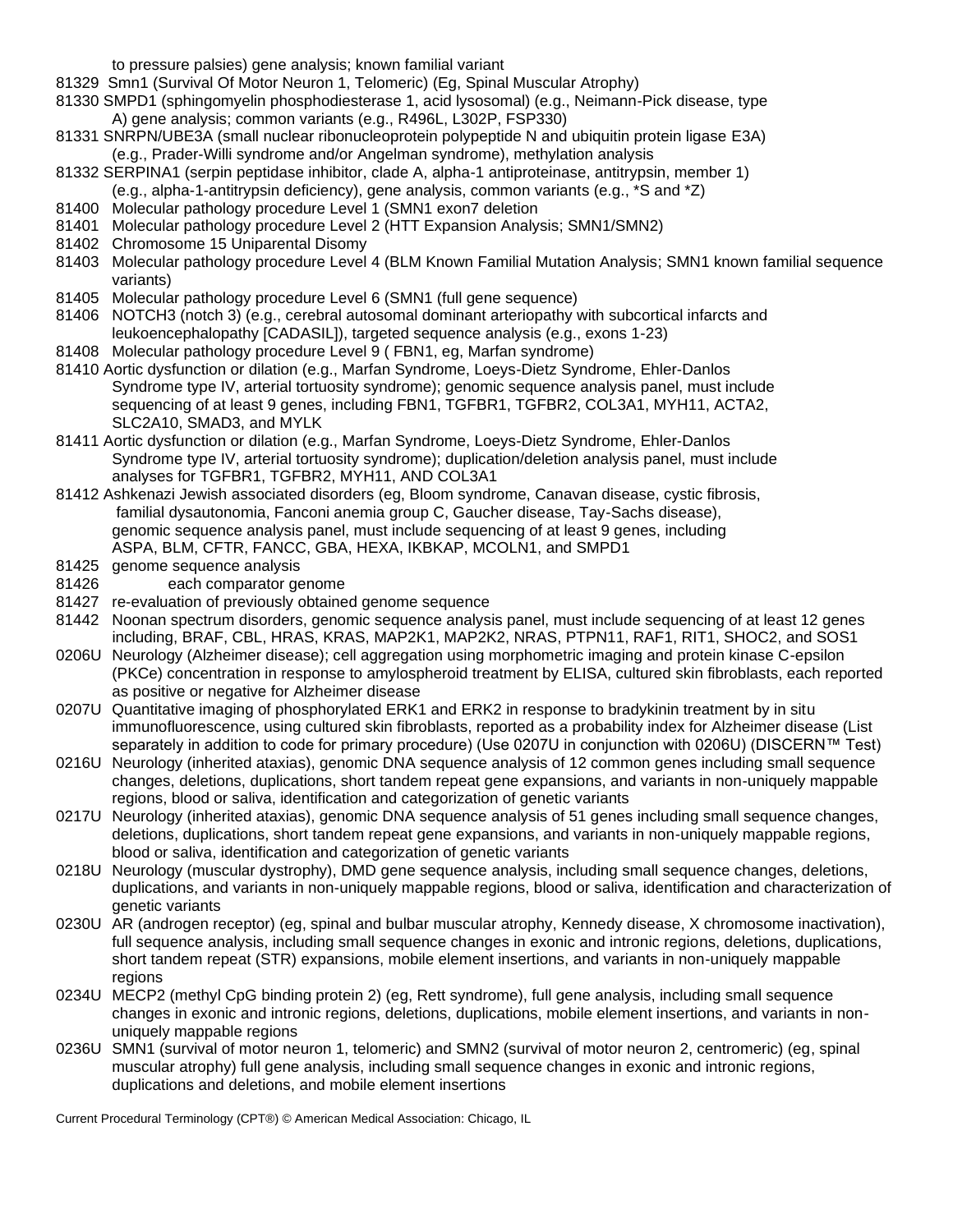#### **LINE OF BUSINESS:**

**Eligibility and contract specific benefits, limitations and/or exclusions will apply. Coverage statements found in the line of business specific benefit document will supersede this policy. For PA Medicaid Business segment, this policy applies as written.**

#### **REFERENCES:**

Graham, RP, Dina MA, Howe SC, et al. SERPINA1 Full Gene Sequencing Identifies Rare Mutations Not Detected in Targeted Mutation Analysis. J. Mol Diagnostics. 2015: 17 (6) 689-94.

Dagli AI, Mueller J, Williams CA, . (Updated May 14, 2015). Angelman Syndrome. In: GeneReviews at GeneTests: Medical Genetics Information Resource

American College of Obstetricians and Gynecologists Committee on Genetics. ACOG Committee Opinion No. 486: Update on carrier screening for cystic fibrosis. Obstet Gynecol. 2011 Apr;117(4):1028-31

Darras BT, Miller DT, Urion DK. Dystrophinopathies. (2014). In GeneReviews at GeneTests: Medical Genetics Information **Resource** 

ACOG Carrier Screening for Genetic Conditions Number 691 March 2017

ACOG Committee on Genetics. ACOG committee opinion. Number 442, Prenatal and preconceptional carrier screening for genetic diseases in individuals of Eastern European Jewish descent. Obstet Gynecol. 2009;114:950

Carrier screening for fragile X syndrome. Committee Opinion No. 469. American College of Obstetricians and Gynecologists. Obstet Gynecol 2010;116:1008-10.

Pastore GM, Hughes DA. (2015). Gaucher Disease. In: GeneReviews at GeneTests: Medical Genetics Information **Resource** 

DiVincenzo, C., et al. The allelic spectrum of Charcot-Marie-Tooth disease in over 17,000 individuals with neuropathy. Molecular Genetics and Genomic Medicine 2014; 2(6); 522-529

Saporta, A., Sottile, S., Miller, L., Feely, S., Siskind, C., & Shy, M. Charcot Marie Tooth (CMT) subtypes and genetic testing strategies. Ann Neurol. 2011; 69: 22–33.

Pescini F, Nannucci S, Bertaccini B, et al. The Cerebral Autosomal-Dominant Arteriopathy With Subcortical Infarcts and Leukoencephalopathy (CADASIL) Scale: a screening tool to select patients for NOTCH3 gene analysis. Stroke. Nov 2012;43(11):2871-2876

Goldman JS, Hahn SE, Catania JW, LaRusse-Eckert S, Butson MB, Rumbaugh M, Strecker MN, Roberts JS, Burke W, Mayeux R, Bird T, American College of Medical Genetics and the National Society of Genetic Counselors. Genetic counseling and testing for Alzheimer disease: joint practice guidelines of the American College of Medical Genetics and the National Society of Genetic Counselors. Genet Med. 2011 Jun;13(6):597-605

Niemann-Pick Disease (2015). In: Genetics Home References: Your Guide to Understanding Genetic Conditions

Patterson MC, Hendriksz CJ, Walterfang M, et al. Recommendations for the diagnosis and management of Niemann-Pick disease type C: an update. Mol Genet Metab. Jul2012;106(3):330-44.

Cassidy S, Beaudet A, Knoll J, Ledbetter D, Nicholls R, Schwartz S, Butler M, Watson M. Diagnostic Testing for Prader-Willi and Angelman Syndromes: Report of the American Society of Human Genetics/American College of Medical Genetics Test and Technology Transfer Committee. http://www.acmg.net/StaticContent/StaticPages/Prader\_Willi.pdf

Abramycheva N, Stepanova M, Kalashnikova L, et al. New mutations in the Notch3 gene in patients with cerebral autosomal dominant arteriopathy with subcortical infarcts and leucoencephalopathy (CADASIL). J Neurol Sci. Feb 15 2015;349(1-2):196-201

Christodoulou J, Gladys Ho. (2012). MECP2-Related Disorders. In: GeneReviews at GeneTests: Medical Genetics Information Resource

American College of Obstetricians and Gynecologists Committee on Genetics. ACOG committee opinion number 318. Screening for Tay-Sachs disease. Obstet Gynecol.2005;106:893-4.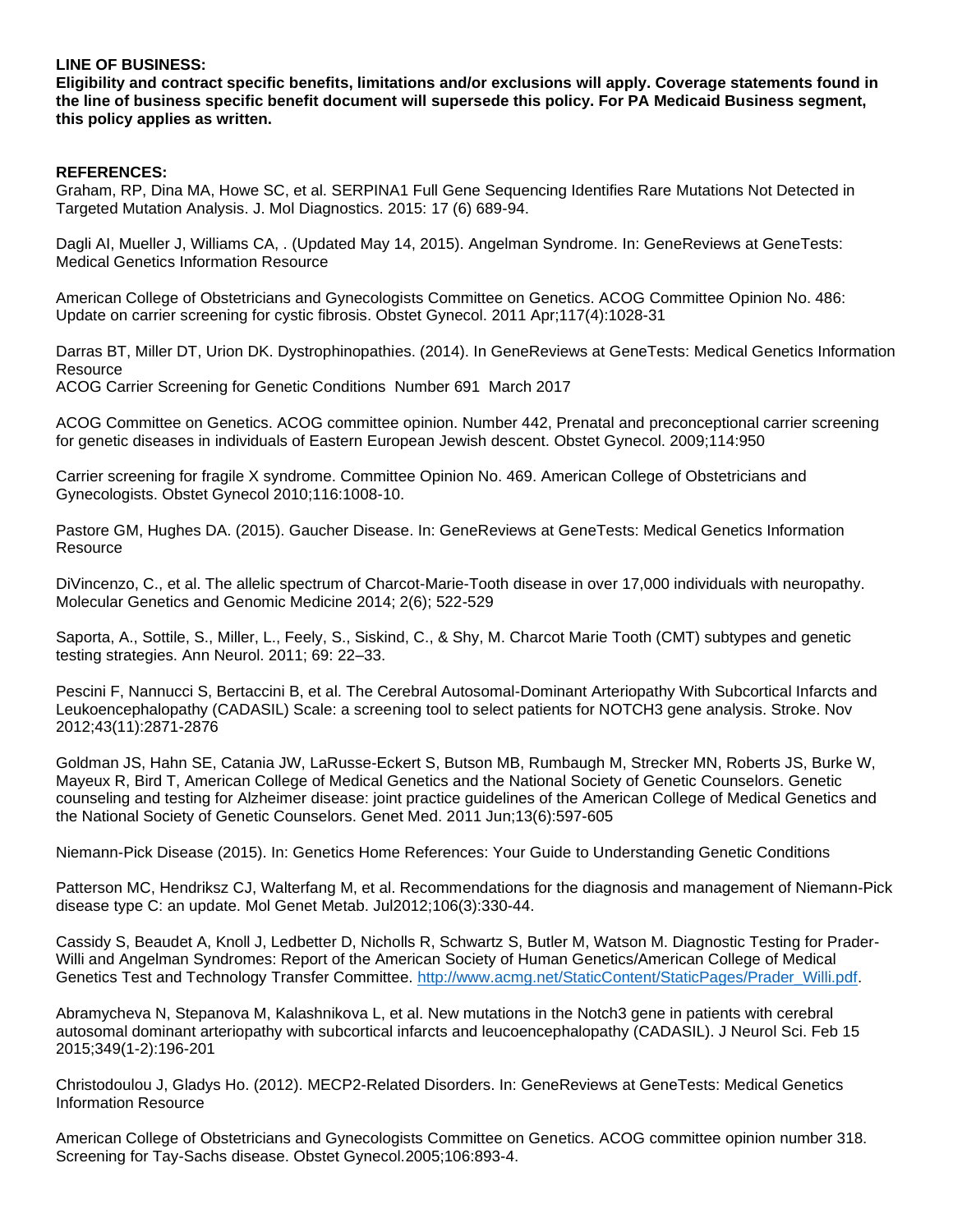Fernandez A, Gomez J, Alonso B, et al. A next-generation sequencing of the NOTCH3 and HTRA1 genes in CADASIL patients. J Mol Neurosci. Jul 2015;56(3):613-616

Hayes Inc. GTE Report. Spinal Muscular Atrophy Jan 2013

National Organization for Rare Diseases. Rare Disease Database. Spinal Muscular Atrophy [https://rarediseases.org/rare](https://rarediseases.org/rare-diseases/spinal-muscular-atrophy/)[diseases/spinal-muscular-atrophy/](https://rarediseases.org/rare-diseases/spinal-muscular-atrophy/)

Willig LK, Petrikin JE, Smith LD, et al. Whole-genome sequencing for identification of mendelian disorders in critically ill infants: a retrospective analysis of diagnostic and clinical findings. Lancet Respir Med. 2015; 3(5):377-387

Yuen RK, Thiruvahindrapuram B, Merico D, et al. Whole-genome sequencing of quartet families with autism spectrum disorder. Nat Med. 2015 Feb;21(2):185-91

Bowling KM, Thompson ML, Amaral MD, et al. Genomic diagnosis for children with intellectual disability and/or developmental delay. Genome Med. 2017 May 30;9(1):43

Bodian DL, Klein E, Iyer RK, et al. Utility of whole-genome sequencing for detection of newborn screening disorders in a population cohort of 1,696 neonates. Genet Med. 2016 Mar;18(3):221-30

Alfares A, Aloraini T, Subaie LA, et al. Whole-genome sequencing offers additional but limited clinical utility compared with reanalysis of whole-exome sequencing. Genet Med. 2018 Mar 22

Cirino AL, Lakdawala NK, McDonough B, et al. A comparison of whole genome sequencing to multigene panel testing in hypertrophic cardiomyopathy patients. Circ Cardiovasc Genet. 2017 Oct;10(5)

Guan Y, Roter DL, Wolff JL, et al. The impact of genetic counselors' use of facilitative strategies on cognitive and emotional processing of genetic risk disclosure for Alzheimer's disease. Patient Educ Couns. 2017 Nov 27. pii: S0738- 3991(17)30642-0..

Sun JH, Tan L, Wang HF, et al. Genetics of vascular dementia: systematic review and meta-analysis. J Alzheimers Dis. 2015;46(3):611-629.

Paulsen JS, Nance M, Kim J-I, et al. A review of quality of life after predictive testing for and earlier identification of neurodegenerative diseases. Prog Neurobiol. 2013;110: 2-28.

Hooper M, Grill JD, Rodriguez-Agudelo Y, et al. The impact of the availability of prevention studies on the desire to undergo predictive testing in persons at-risk for autosomal dominant Alzheimer's disease. Contemp Clin Trials. 2013;36(1):256-262.

Zheng JJ, Li WX, Liu JQ, et al. Low expression of aging-related NRXN3 is associated with Alzheimer disease: A systematic review and meta-analysis. Medicine 2018;97(28):e11343

Gasparoni G, Bultmann S, Lutsik P, et al. DNA methylation analysis on purified neurons and glia dissects age and Alzheimer's disease-specific changes in the human cortex. Epigenetics Chromatin. 2018;11(1):41

Beggs AD, Latchford AR, Vasen HF, et al. Peutz-Jeghers syndrome: a systematic review and recommendations for management. Gut. 2010;59:975-86.

Resta N, Pierannunzio D, Lenato GM et al. Cancer risk associated with STK11/LKB1 germline mutations in Peutz-Jeghers syndrome patients: results of an Italian multicenter study. Dig Liver Dis. 2013;45:606-11

UpToDate. Peutz-Jeghers syndrome: Clinical manifestations, diagnosis, and management. Last updated: Nov 16, 2020.

National Organization for Rare Disorders (NORD). Rare Disease database. Noonan Syndrome <https://rarediseases.org/rare-diseases/noonan-syndrome/>

UptoDate. Noonan syndrome. Last updated: Apr 10, 2018. Current through Jan 2021

This policy will be revised as necessary and reviewed no less than annually.